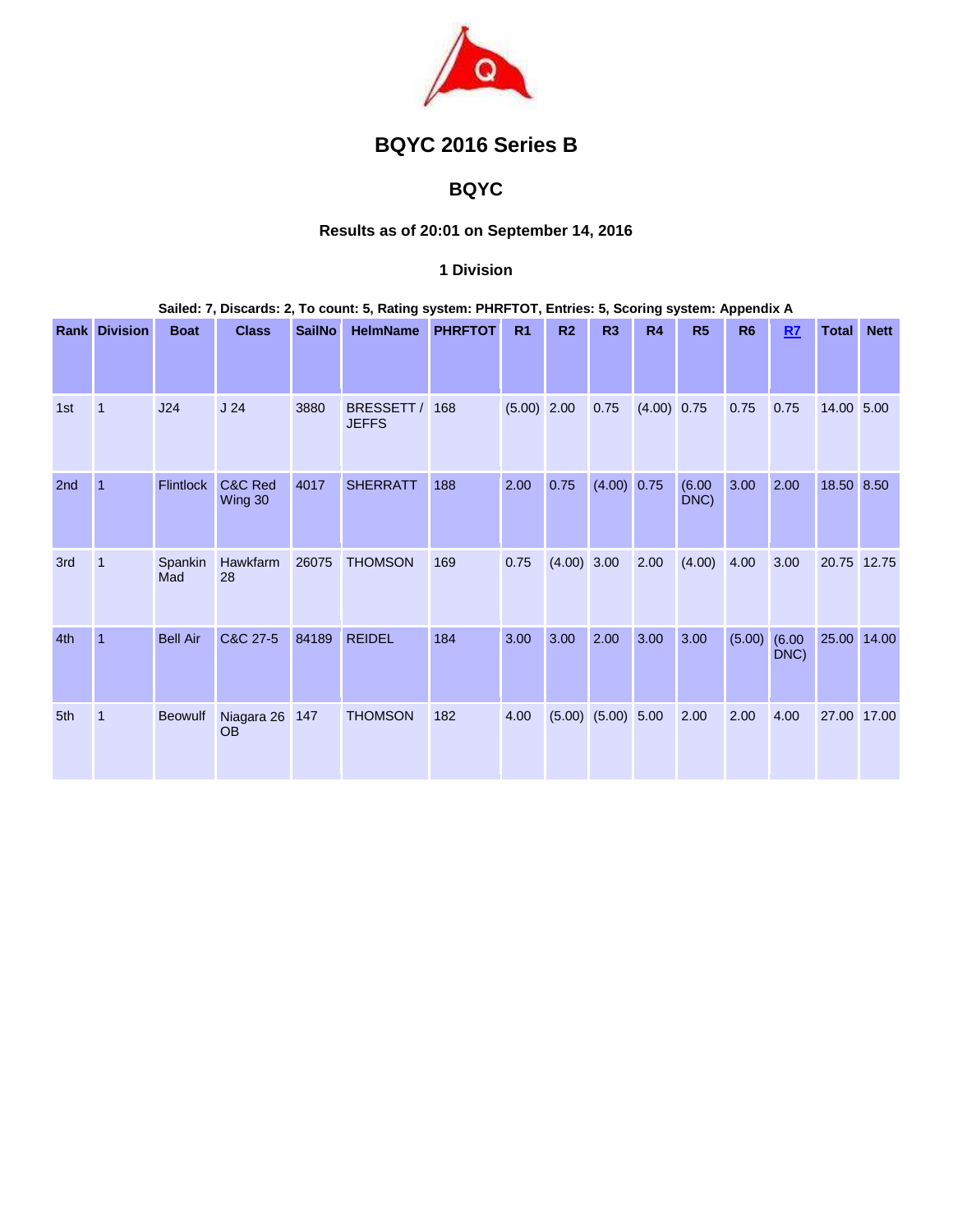#### **2 Division**

|                 | Sailed: 7, Discards: 2, To count: 5, Rating system: PHRFTOT, Entries: 4, Scoring system: Appendix A |                       |                               |               |                  |                |                |                |                |               |        |                |                |              |             |
|-----------------|-----------------------------------------------------------------------------------------------------|-----------------------|-------------------------------|---------------|------------------|----------------|----------------|----------------|----------------|---------------|--------|----------------|----------------|--------------|-------------|
|                 | <b>Rank Division</b>                                                                                | <b>Boat</b>           | <b>Class</b>                  | <b>SailNo</b> | <b>HelmName</b>  | <b>PHRFTOT</b> | R <sub>1</sub> | R <sub>2</sub> | R3             | R4            | R5     | R <sub>6</sub> | R7             | <b>Total</b> | <b>Nett</b> |
| 1st             | $\overline{2}$                                                                                      | Lady in<br>Red        | Viking 22<br>Mod <sub>2</sub> | 3             | <b>DOYLE</b>     | 234            | (5.00)<br>DNC) | 0.75           | 0.75           | 0.75          | 0.75   | 0.75           | (5.00)<br>DNC) | 13.75 3.75   |             |
| 2 <sub>nd</sub> | $\overline{2}$                                                                                      | <b>Patronus</b>       | Tanzer 22                     | 1612          | <b>MACDONALD</b> | 236            | 0.75           | 2.00           | (5.00)<br>DNC) | (3.00)        | 2.00   |                | 2.00 2.00      | 16.75 8.75   |             |
| 3rd             | $\overline{2}$                                                                                      | Just Our<br>Pace      | Paceship<br><b>PY 26 IB</b>   | 1023          | <b>CURTIS</b>    | 224            | 3.00           | (5.00)<br>DNC) | 2.00           | $(4.00)$ 3.00 |        | 4.00 0.75      |                | 21.75 12.75  |             |
| 4th             | $\overline{2}$                                                                                      | Mocha<br><b>Magic</b> | C&C 27-3                      | 74021         | <b>MCGARVEY</b>  | 202            | 2.00           | (3.00)         | 3.00           | 2.00          | (4.00) | $3.00 \, 3.00$ |                | 20.00 13.00  |             |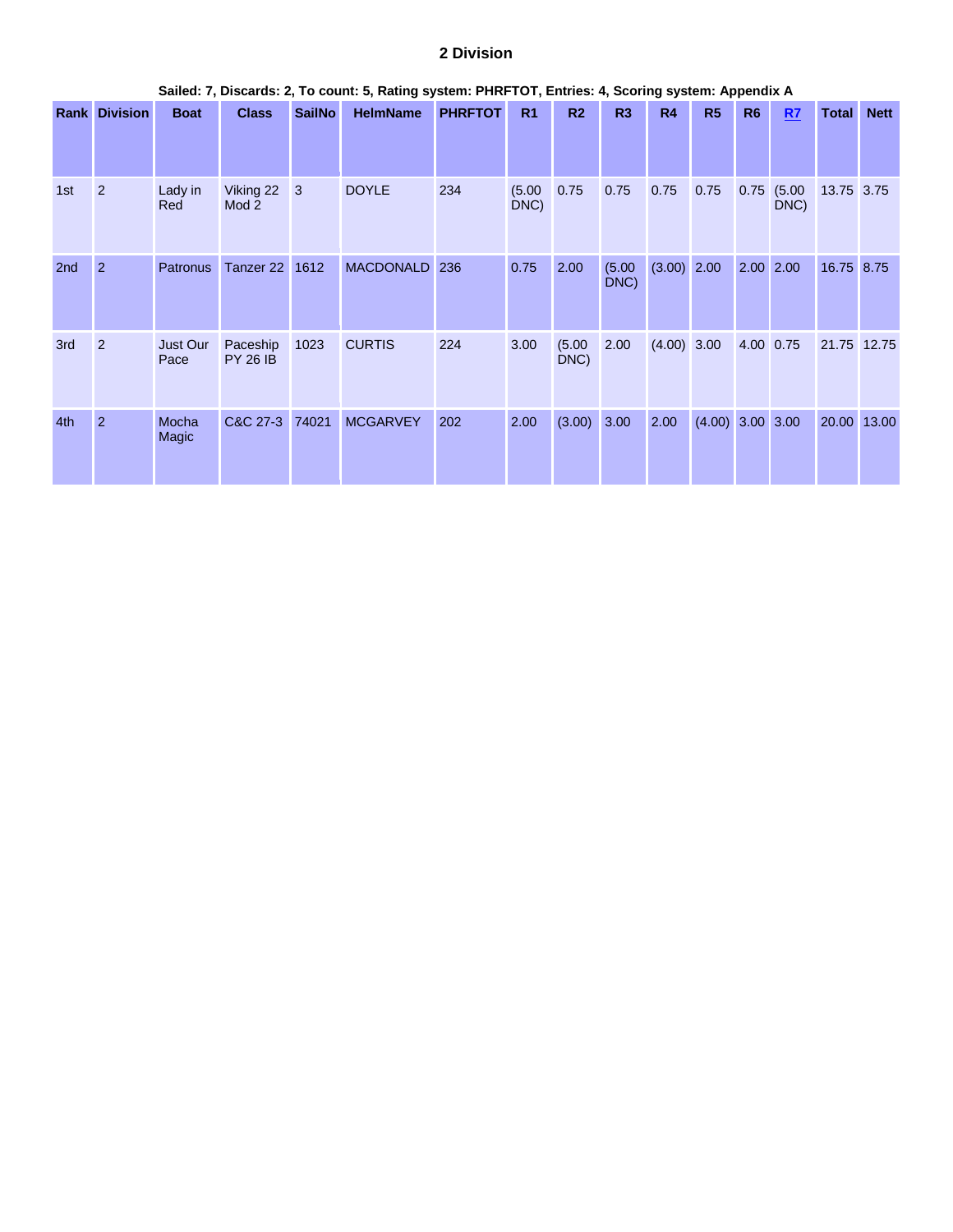#### **3 Division**

|      | Sailed: 7, Discards: 2, To count: 5, Rating system: PHRFTOT, Entries: 12, Scoring system: Appendix A |                        |                       |               |                 |                |                         |                                |                                           |                     |                     |                           |                                 |                      |             |
|------|------------------------------------------------------------------------------------------------------|------------------------|-----------------------|---------------|-----------------|----------------|-------------------------|--------------------------------|-------------------------------------------|---------------------|---------------------|---------------------------|---------------------------------|----------------------|-------------|
|      | <b>Rank Division</b>                                                                                 | <b>Boat</b>            | <b>Class</b>          | <b>SailNo</b> | <b>HelmName</b> | <b>PHRFTOT</b> | R <sub>1</sub>          | R <sub>2</sub>                 | R <sub>3</sub>                            | R4                  | R5                  | R <sub>6</sub>            | RZ                              | <b>Total</b>         | <b>Nett</b> |
| 1st  | $\sqrt{3}$                                                                                           | Grayling               | Grampian<br>26 OB     | 431           | <b>COOKE</b>    | 239            | (6.00)                  | 0.75                           | 2.00                                      | 0.75                | 0.75                | $(13.00)$ 0.75<br>DNC)    |                                 | 24.00 5.00           |             |
| 2nd  | $\mathbf{3}$                                                                                         | <b>Dream</b><br>Weaver | Tanzer 26             | 480           | <b>LLOYST</b>   | 238            | 0.75                    | (6.00)                         | 0.75                                      | 3.00                | 3.00                | 0.75                      |                                 | $(5.00)$ 19.25 8.25  |             |
| 3rd  | 3                                                                                                    | Freya                  | Grampian<br>26 IB     | 516           | <b>RENDER</b>   | 261            | 3.00                    | 2.00                           | 3.00                                      | (4.00)              | 2.00                | 3.00                      |                                 | $(4.00)$ 21.00 13.00 |             |
| 4th  | $\mathbf{3}$                                                                                         | Silent<br>Running      | <b>C&amp;C 25</b>     | 44098         | <b>SMITH</b>    | 239            | 2.00                    | (5.00)                         | (6.00)                                    | 5.00                | 4.00                | 2.00                      | 2.00                            | 26.00 15.00          |             |
| 5th  | $\mathbf{3}$                                                                                         | Irish<br>Rover III     | Catalina<br>30 TMBS   | 6135          | <b>SULLIVAN</b> | 208            | $(13.00 \ 3.00$<br>DNC) |                                | 4.00                                      | 2.00                | $(5.00)$ 4.00       |                           | 3.00                            |                      | 34.00 16.00 |
| 6th  | $\mathbf{3}$                                                                                         | Quinte                 | Hullmaster 19<br>31   |               | <b>SHAW</b>     | 256            | 5.00                    | 4.00                           | (8.00)                                    | (7.00)              | 6.00                | 5.00<br><b>DNF</b>        | 7.00                            | 42.00 27.00          |             |
| 7th  | $\mathbf{3}$                                                                                         | Chudan                 | Tanzer 26             | 497           | <b>CORBETT</b>  | 239            | 4.00                    | (13.00 5.00)<br>DNC)           |                                           | 6.00                | 7.00                | (13.00 8.00)<br>DNC)      |                                 | 56.00 30.00          |             |
| 8th  | $\mathbf{3}$                                                                                         | Won By<br>One          | Hunter<br><b>25SD</b> | 25            | <b>KROCK</b>    | 263            | 7.00                    | $(13.00 \ 7.00$<br>DNC)        |                                           | (13.00)<br>DNC)     | 13.00<br><b>DNC</b> | 13.00<br><b>DNC</b>       | 6.00                            | 72.00 46.00          |             |
| 9th  | $\mathbf{3}$                                                                                         | Locura                 | Catalina<br>30        | 2652          | <b>EASTCOTT</b> | 196            | (13.00 7.00<br>DNC)     |                                | (13.00 8.00)<br>DNC)                      |                     | <b>DNC</b>          | 13.00 13.00<br><b>DNC</b> | <b>DNC</b>                      | 13.00 80.00 54.00    |             |
| 10th | $\mathbf{3}$                                                                                         | <b>Moments</b><br>Away | Northern<br>25        | 192           | <b>CAMPBELL</b> | 261            | $(13.00 \ 8.00$<br>DNC) |                                | (13.00)<br>DNC)                           | 13.00<br><b>DNC</b> | <b>DNC</b>          | 13.00 13.00<br><b>DNC</b> | 13.00<br><b>DNC</b>             | 86.00 60.00          |             |
| 11th | $\mathbf{3}$                                                                                         | Wanda-<br>rer          | Edel 26               | 55            | WANNAMAKER 272  |                | DNC)                    | (13.00)(13.00)13.00<br>$DNC$ ) | <b>DNC</b>                                | 13.00<br><b>DNC</b> | <b>DNC</b>          | 13.00 13.00<br><b>DNC</b> | 9.00                            | 87.00 61.00          |             |
| 12th | $\mathbf{3}$                                                                                         | Katem                  | Tanzer 26 617         |               | Wessel          | 239            | DNC)                    | DNC)                           | $(13.00 \t (13.00 \t 13.00$<br><b>DNC</b> | 9.00                | <b>DNC</b>          | 13.00 13.00<br><b>DNC</b> | 13.00 87.00 61.00<br><b>DNC</b> |                      |             |